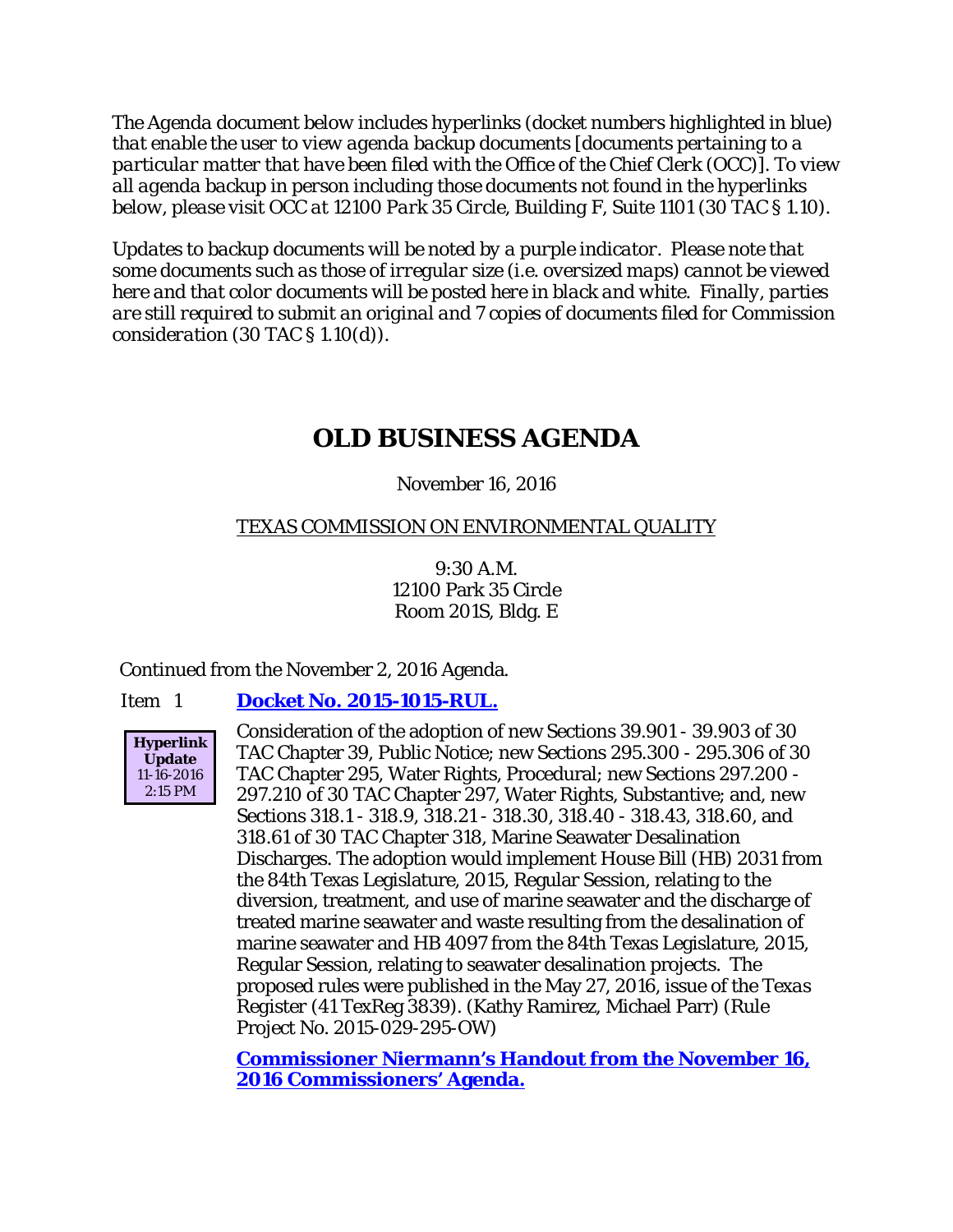# **AGENDA**

### November 16, 2016

## TEXAS COMMISSION ON ENVIRONMENTAL QUALITY

9:30 A.M. 12100 Park 35 Circle Room 201S, Bldg. E

#### **HEARING REQUESTS/REQUESTS FOR RECONSIDERATION**

#### Item 1 **[Docket No. 2016-1284-IWD.](http://www.tceq.texas.gov/assets/public/comm_exec/agendas/comm/backup/Agendas/2016/11-16-2016/honey.pdf)**

Consideration of the application by Honey Holding I Ltd. for new Texas Pollutant Discharge Elimination System (TPDES) Permit No. WQ0005155000 to authorize the discharge of honey container washwater at a daily average flow not to exceed 5,000 gallons per day via Outfall 001. The facility is located on the north frontage road at 11711 Interstate 10 East, approximately 2 miles east of the intersection of Interstate 10 and State Highway 146 South, in Baytown, Chambers County, Texas 77523. The Commission will also consider requests for hearing or reconsideration, related responses and replies, public comment, and the Executive Director's Response to Comments. (Michael Redda, Linda Horng)

## Item 2 **[Docket No. 2016-1703-IWD.](http://www.tceq.texas.gov/assets/public/comm_exec/agendas/comm/backup/Agendas/2016/11-16-2016/txdot.pdf)**

Consideration of the application by Texas Department of Transportation (TxDOT), which operates a Municipal Separate Storm Sewer System (MS4) throughout the state, for a statewide permit, Texas Pollutant Discharge Elimination System Permit No. WQ0005011000, to authorize the discharge of stormwater from TxDOT's MS4 areas located within the TxDOT Right-of-Ways throughout the State of Texas within Phase I MS4 areas based on the 1990 U.S. Census data for cities and for small MS4s located in "urbanized areas" as established by the 2000 and 2010 U.S. Census. These Phase I and Phase II areas contain the TXDOT regulated MS4s within the state. The Commission will also consider requests for hearing or reconsideration, related responses and replies, public comment, and the Executive Director's response to comments. (Hanne Nielsen, Robert Brush)

## **MISCELLANEOUS MATTER**

#### Item 3 **[Docket No. 2016-1618-MIS.](http://www.tceq.texas.gov/assets/public/comm_exec/agendas/comm/backup/Agendas/2016/11-16-2016/1618MIS.pdf)**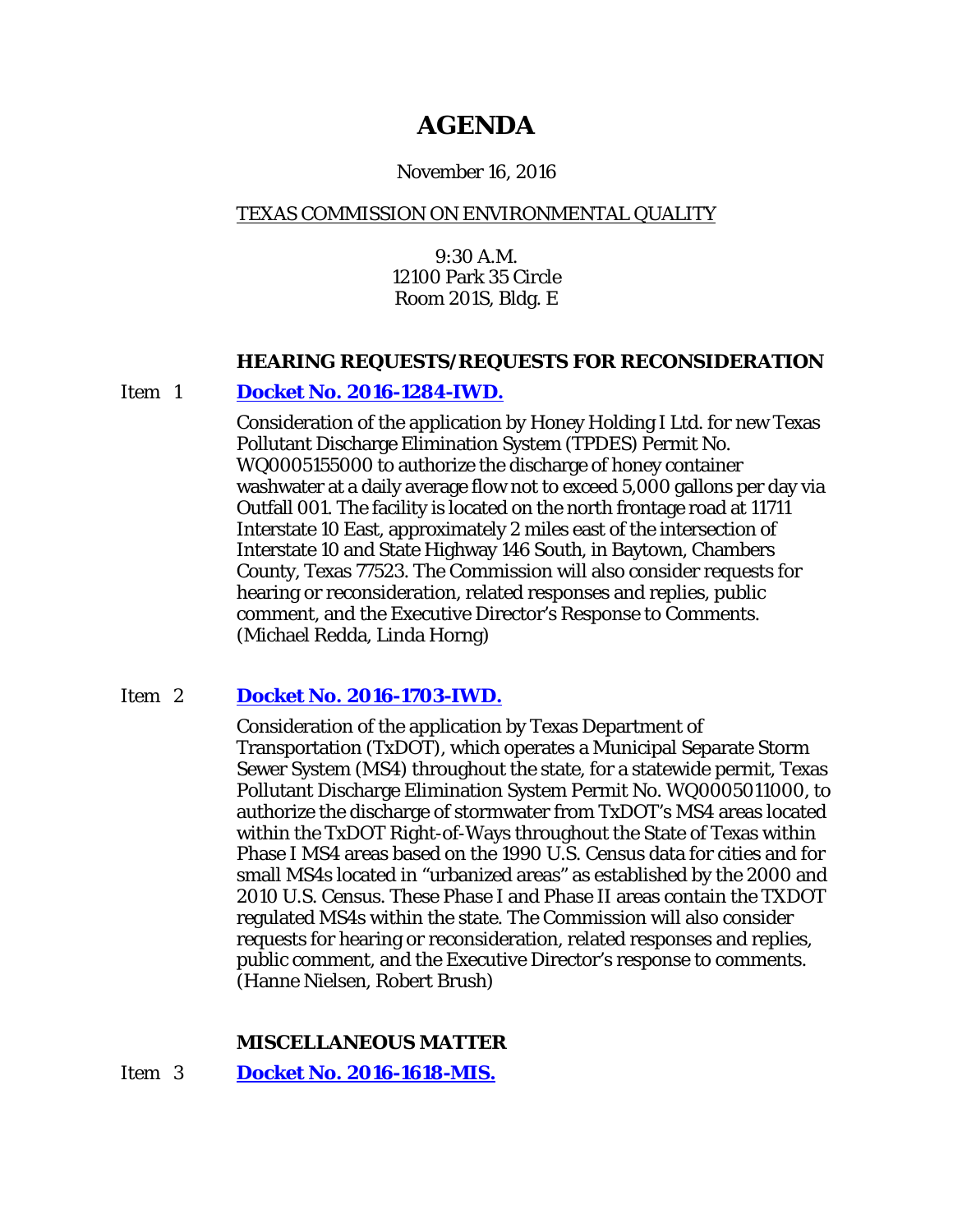Consideration of gifts and donations of \$500.00 or more in value given to the TCEQ, submitted for approval in accordance with Chapter 575 of the Government Code, concerning acceptance of gifts by certain state agencies. (Elizabeth West)

### **AIR QUALITY ENFORCEMENT AGREED ORDERS**

### Item 4 **[Docket No. 2016-0604-AIR-E.](http://www.tceq.texas.gov/assets/public/comm_exec/agendas/comm/backup/Agendas/2016/11-16-2016/0604AIR.pdf)**

Consideration of an Agreed Order assessing administrative penalties and requiring certain actions of Anadarko E&P Onshore LLC in Panola County; RN102585965; for air quality violations pursuant to Tex. Health & Safety Code ch. 382, Tex. Water Code ch. 7, and the rules of the Texas Commission on Environmental Quality, including specifically 30 Tex. Admin. Code ch. 60. (Raime Hayes-Falero, Michael Parrish)

## Item 5 **[Docket No. 2016-0390-AIR-E.](http://www.tceq.texas.gov/assets/public/comm_exec/agendas/comm/backup/Agendas/2016/11-16-2016/0390AIR.pdf)**

Consideration of an Agreed Order assessing administrative penalties and requiring certain actions of Honeywell International Inc. in Orange County; RN100217405; for air quality violations pursuant to Tex. Health & Safety Code ch. 382, Tex. Water Code ch. 7, and the rules of the Texas Commission on Environmental Quality, including specifically 30 Tex. Admin. Code ch. 60. (Shelby Orme, Michael Parrish)

#### Item 6 **[Docket No. 2016-0173-AIR-E.](http://www.tceq.texas.gov/assets/public/comm_exec/agendas/comm/backup/Agendas/2016/11-16-2016/0173AIR.pdf)**

Consideration of an Agreed Order assessing administrative penalties and requiring certain actions of Lucid Energy Westex, LLC in Sterling County; RN106588601; for air quality violations pursuant to Tex. Health & Safety Code ch. 382, Tex. Water Code ch. 7, and the rules of the Texas Commission on Environmental Quality, including specifically 30 Tex. Admin. Code ch. 60. (Rajesh Acharya, Michael Parrish)

#### Item 7 **[Docket No. 2015-1179-AIR-E.](http://www.tceq.texas.gov/assets/public/comm_exec/agendas/comm/backup/Agendas/2016/11-16-2016/1179AIR.pdf)**

Consideration of an Agreed Order assessing administrative penalties and requiring certain actions of Sid Richardson Carbon, LTD. in Hutchinson County; RN100222413; for air quality violations pursuant to Tex. Health & Safety Code ch. 382, Tex. Water Code ch. 7, and the rules of the Texas Commission on Environmental Quality, including specifically 30 Tex. Admin. Code ch. 60. (Shelby Orme, Michael Parrish)

#### Item 8 **[Docket No. 2016-0620-AIR-E.](http://www.tceq.texas.gov/assets/public/comm_exec/agendas/comm/backup/Agendas/2016/11-16-2016/0620AIR.pdf)**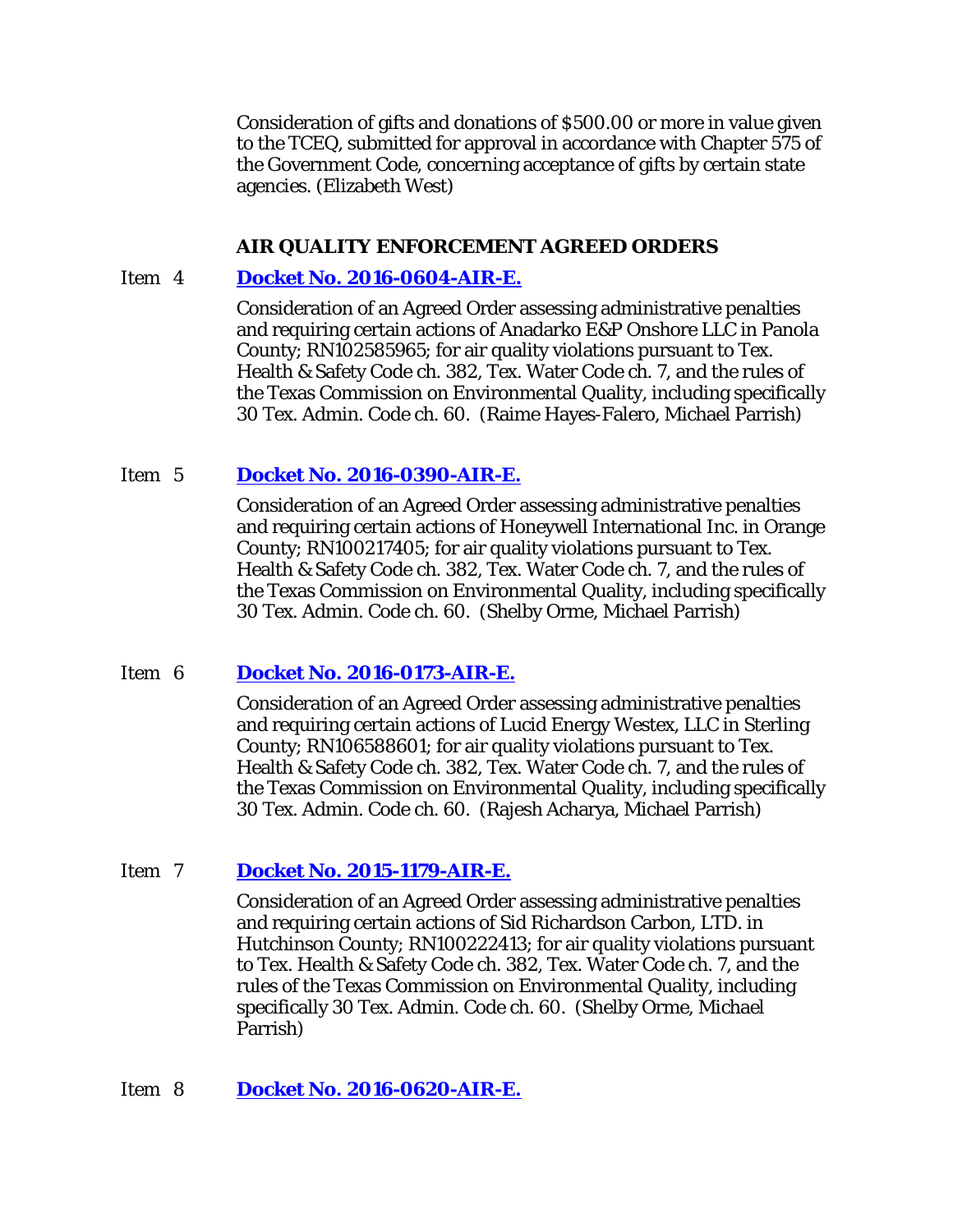Consideration of an Agreed Order assessing administrative penalties against WTG Jameson, LP in Coke County; RN101246478; for air quality violations pursuant to Tex. Health & Safety Code ch. 382, Tex. Water Code ch. 7, and the rules of the Texas Commission on Environmental Quality, including specifically 30 Tex. Admin. Code ch. 60. (Raime Hayes-Falero, Michael Parrish)

#### **INDUSTRIAL AND/OR HAZARDOUS WASTE ENFORCEMENT AGREED ORDER**

#### Item 9 **[Docket No. 2015-1192-IHW-E.](http://www.tceq.texas.gov/assets/public/comm_exec/agendas/comm/backup/Agendas/2016/11-16-2016/1192IHW.pdf)**



Consideration of an Agreed Order assessing administrative penalties and requiring certain actions of Angel Luis Alfaro in Collin County; RN108301516; for industrial and hazardous waste violations pursuant to Tex. Health & Safety Code ch. 361, Tex. Water Code ch. 7, and the rules of the Texas Commission on Environmental Quality, including specifically 30 Tex. Admin. Code ch. 60. (Margarita Dennis, Michael Parrish)

### **INDUSTRIAL WASTE DISCHARGE ENFORCEMENT AGREED ORDER**

#### Item 10 **[Docket No. 2016-0634-IWD-E.](http://www.tceq.texas.gov/assets/public/comm_exec/agendas/comm/backup/Agendas/2016/11-16-2016/0634IWD.pdf)**

Consideration of an Agreed Order assessing administrative penalties and requiring certain actions of Magellan Terminals Holdings, L.P. and Magellan Processing, L.P. in Nueces County; RN102536836; for water quality violations pursuant to Tex. Water Code chs. 7 and 26 and the rules of the Texas Commission on Environmental Quality, including specifically 30 Tex. Admin. Code ch. 60. (Sandra Douglas, Michael Parrish)

#### **MULTI-MEDIA MATTER ENFORCEMENT AGREED ORDERS**

#### Item 11 **[Docket No. 2013-2103-MLM-E.](http://www.tceq.texas.gov/assets/public/comm_exec/agendas/comm/backup/Agendas/2016/11-16-2016/2103MLM.pdf)**

Consideration of an Agreed Order assessing administrative penalties against the City of Del Rio in Val Verde County; RN102143294; for municipal solid waste and water quality violations pursuant to Tex. Health and Safety Code ch. 361, Tex. Water Code chs. 7 and 26, and the rules of the Texas Commission on Environmental Quality, including specifically 30 Tex. Admin. Code ch. 60. (Keith Frank, Michael Parrish)

#### Item 12 **[Docket No. 2014-1748-MLM-E.](http://www.tceq.texas.gov/assets/public/comm_exec/agendas/comm/backup/Agendas/2016/11-16-2016/1748MLM.pdf)**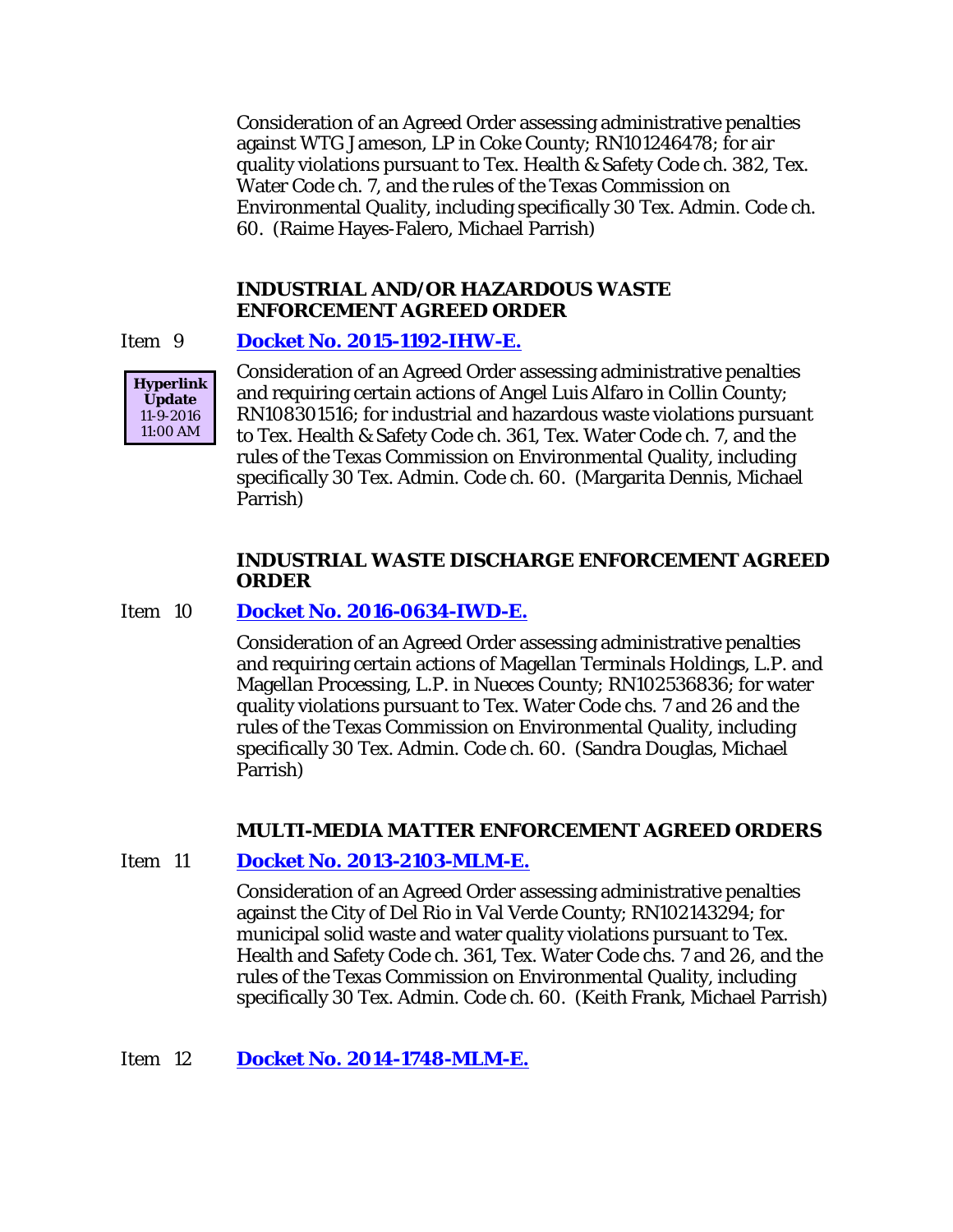Consideration of an Agreed Order assessing administrative penalties and requiring certain actions of Paso Del Norte Ready-Mix, Inc. dba El Paso Star Redi Mix in El Paso County; RN105987432; for water quality, municipal solid waste, and used oil violations pursuant to Tex. Health & Safety Code chs. 361 and 371, Tex. Water Code chs. 7 and 26, and the rules of the Texas Commission on Environmental Quality, including specifically 30 Tex. Admin. Code ch. 60. (Danielle Porras, Michael Parrish)

#### **MULTI-MEDIA MATTER ENFORCEMENT DEFAULT ORDER**

#### Item 13 **[Docket No. 2015-1450-MLM-E.](http://www.tceq.texas.gov/assets/public/comm_exec/agendas/comm/backup/Agendas/2016/11-16-2016/1450MLM.pdf)**



Consideration of a Default Order assessing administrative penalties against and requiring certain actions of LASS WATER COMPANY INC in Grayson County; RN104487335; for public drinking water and water rights violations pursuant to Tex. Water Code ch. 11, Tex. Health & Safety Code ch. 341, and the rules of the Texas Commission on Environmental Quality. (Ryan Rutledge)

### **MUNICIPAL WASTE DISCHARGE ENFORCEMENT AGREED ORDERS**

#### Item 14 **[Docket No. 2015-1612-MWD-E.](http://www.tceq.texas.gov/assets/public/comm_exec/agendas/comm/backup/Agendas/2016/11-16-2016/1612MWD.pdf)**

Consideration of an Agreed Order assessing administrative penalties against Beacon Estates Water Supply Corporation in Waller County; RN101917573; for water quality violations pursuant to Tex. Water Code chs. 7 and 26 and the rules of the Texas Commission on Environmental Quality, including specifically 30 Tex. Admin. Code ch. 60. (Farhaud Abbaszadeh, Michael Parrish)

#### Item 15 **[Docket No. 2016-0548-MWD-E.](http://www.tceq.texas.gov/assets/public/comm_exec/agendas/comm/backup/Agendas/2016/11-16-2016/0548MWD.pdf)**

Consideration of an Agreed Order assessing administrative penalties and requiring certain actions of the City of Byers in Clay County; RN101720415; for water quality violations pursuant to Tex. Water Code chs. 7 and 26 and the rules of the Texas Commission on Environmental Quality, including specifically 30 Tex. Admin. Code ch. 60. (Sandra Douglas, Michael Parrish)

#### Item 16 **[Docket No. 2015-0137-MWD-E.](http://www.tceq.texas.gov/assets/public/comm_exec/agendas/comm/backup/Agendas/2016/11-16-2016/0137MWD.pdf)**

Consideration of an Agreed Order assessing administrative penalties and requiring certain actions of the City of Hitchcock in Galveston County; RN101920031; for water quality violations pursuant to Tex. Water Code chs. 7 and 26 and the rules of the Texas Commission on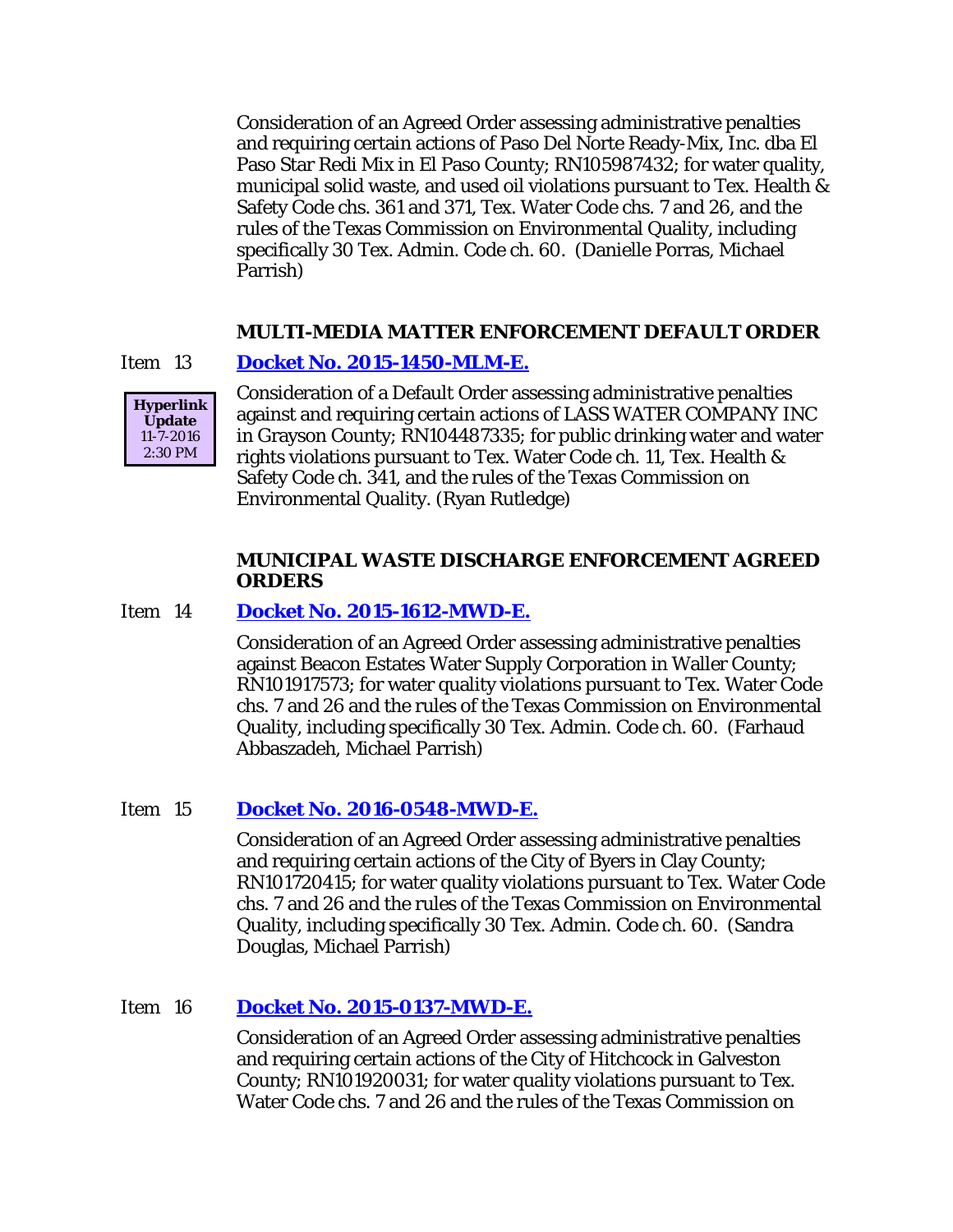Environmental Quality, including specifically 30 Tex. Admin. Code ch. 60. (Jason Fraley, Michael Parrish)

### Item 17 **[Docket No. 2015-1223-MWD-E.](http://www.tceq.texas.gov/assets/public/comm_exec/agendas/comm/backup/Agendas/2016/11-16-2016/1223MWD.pdf)**



Consideration of an Agreed Order assessing administrative penalties against and requiring certain actions of City of Joaquin in Shelby County; RN102095437; for water quality violations pursuant to Tex. Water Code chs. 7 and 26 and the rules of the Texas Commission on Environmental Quality, including specifically 30 Tex. Admin. Code ch. 60. (Amanda Patel, Ryan Rutledge)

### **PETROLEUM STORAGE TANK ENFORCEMENT AGREED ORDERS**

#### Item 18 **[Docket No. 2014-1801-PST-E.](http://www.tceq.texas.gov/assets/public/comm_exec/agendas/comm/backup/Agendas/2016/11-16-2016/1801PST.pdf)**

Consideration of an Agreed Order assessing administrative penalties and requiring certain actions of BEACON BAY MARINA, LLC in Polk County; RN102493970; for petroleum storage tank violations pursuant to Tex. Water Code chs. 7 and 26 and the rules of the Texas Commission on Environmental Quality, including specifically 30 Tex. Admin. Code ch. 60. (James Baldwin, Michael Parrish)

#### Item 19 **[Docket No. 2015-1817-PST-E.](http://www.tceq.texas.gov/assets/public/comm_exec/agendas/comm/backup/Agendas/2016/11-16-2016/1817PST.pdf)**

Consideration of an Agreed Order assessing administrative penalties and requiring certain actions of BSW INVESTMENTS LLC dba Bay City Food Mart in Matagorda County; RN102790961; for petroleum storage tank violations pursuant to Tex. Water Code chs. 7 and 26 and the rules of the Texas Commission on Environmental Quality, including specifically 30 Tex. Admin. Code ch. 60. (Jessica Bland, Michael Parrish)

#### Item 20 **[Docket No. 2016-0879-PST-E.](http://www.tceq.texas.gov/assets/public/comm_exec/agendas/comm/backup/Agendas/2016/11-16-2016/0879PST.pdf)**

Consideration of an Agreed Order assessing administrative penalties and requiring certain actions of Evergreen A&F LLC dba Lucky Travel 2 in Wise County; RN101573392; for petroleum storage tank violations pursuant to Tex. Health & Safety Code ch. 382, Tex. Water Code chs. 7 and 26, and the rules of the Texas Commission on Environmental Quality, including specifically 30 Tex. Admin. Code ch. 60. (Keith Frank, Michael Parrish)

#### Item 21 **[Docket No. 2014-0730-PST-E.](http://www.tceq.texas.gov/assets/public/comm_exec/agendas/comm/backup/Agendas/2016/11-16-2016/0730PST.pdf)**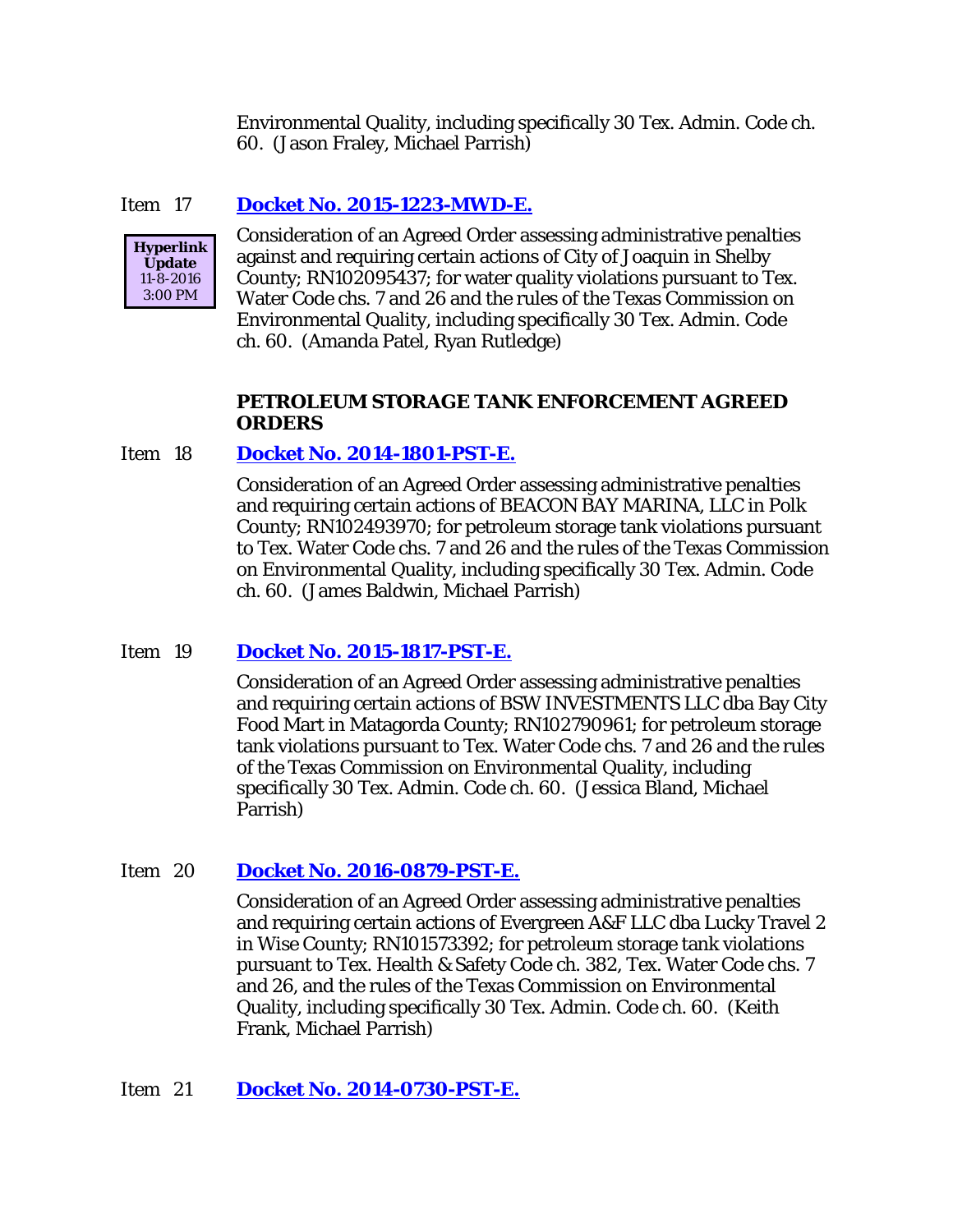Consideration of an Agreed Order assessing administrative penalties and requiring certain actions of KOLKHORST PETROLEUM COMPANY in Grimes County; RN102010899; for petroleum storage tank violations pursuant to Tex. Water Code chs. 7 and 26 and the rules of the Texas Commission on Environmental Quality, including specifically 30 Tex. Admin. Code ch. 60. (Keith Frank, Michael Parrish)

## Item 22 **[Docket No. 2016-0416-PST-E.](http://www.tceq.texas.gov/assets/public/comm_exec/agendas/comm/backup/Agendas/2016/11-16-2016/0416PST.pdf)**



Consideration of an Agreed Order assessing administrative penalties and requiring certain actions of P & D Business LLC dba Hawk Cove Grocery in Hunt County; RN105354229; for petroleum storage tank violations pursuant to Tex. Water Code chs. 7 and 26 and the rules of the Texas Commission on Environmental Quality, including specifically 30 Tex. Admin. Code ch. 60. (Jonathan Nguyen, Michael Parrish)

#### **PETROLEUM STORAGE TANK ENFORCEMENT DEFAULT AND SHUTDOWN ORDER**

#### Item 23 **[Docket No. 2016-0126-PST-E.](http://www.tceq.texas.gov/assets/public/comm_exec/agendas/comm/backup/Agendas/2016/11-16-2016/0126PST.pdf)**



Consideration of a Default and Shutdown Order assessing administrative penalties against and requiring certain actions of HIRA LAKHANI HOLDINGS, INC. d/b/a STOP N DRIVE in Galveston County; RN102253036; for petroleum storage tank violations pursuant to Tex. Water Code chs. 7 and 26 and the rules of the Texas Commission on Environmental Quality, including specifically 30 Tex. Admin. Code ch. 60. (Isaac Ta, Ryan Rutledge)

## **PUBLIC WATER SYSTEM ENFORCEMENT AGREED ORDERS**

#### Item 24 **[Docket No. 2016-0693-PWS-E.](http://www.tceq.texas.gov/assets/public/comm_exec/agendas/comm/backup/Agendas/2016/11-16-2016/0693PWS.pdf)**

Consideration of an Agreed Order assessing administrative penalties and requiring certain actions of Brenda Lopez in El Paso County; RN101440907; for public drinking water violations pursuant to Tex. Health & Safety Code ch. 341 and the rules of the Texas Commission on Environmental Quality. (James Boyle, Michael Parrish)

## Item 25 **[Docket No. 2016-0747-PWS-E.](http://www.tceq.texas.gov/assets/public/comm_exec/agendas/comm/backup/Agendas/2016/11-16-2016/0747PWS.pdf)**

Consideration of an Agreed Order assessing administrative penalties and requiring certain actions of the City of Megargel in Archer County; RN101386605; for public drinking water violations pursuant to Tex. Health & Safety Code ch. 341 and the rules of the Texas Commission on Environmental Quality. (Sandra Douglas, Michael Parrish)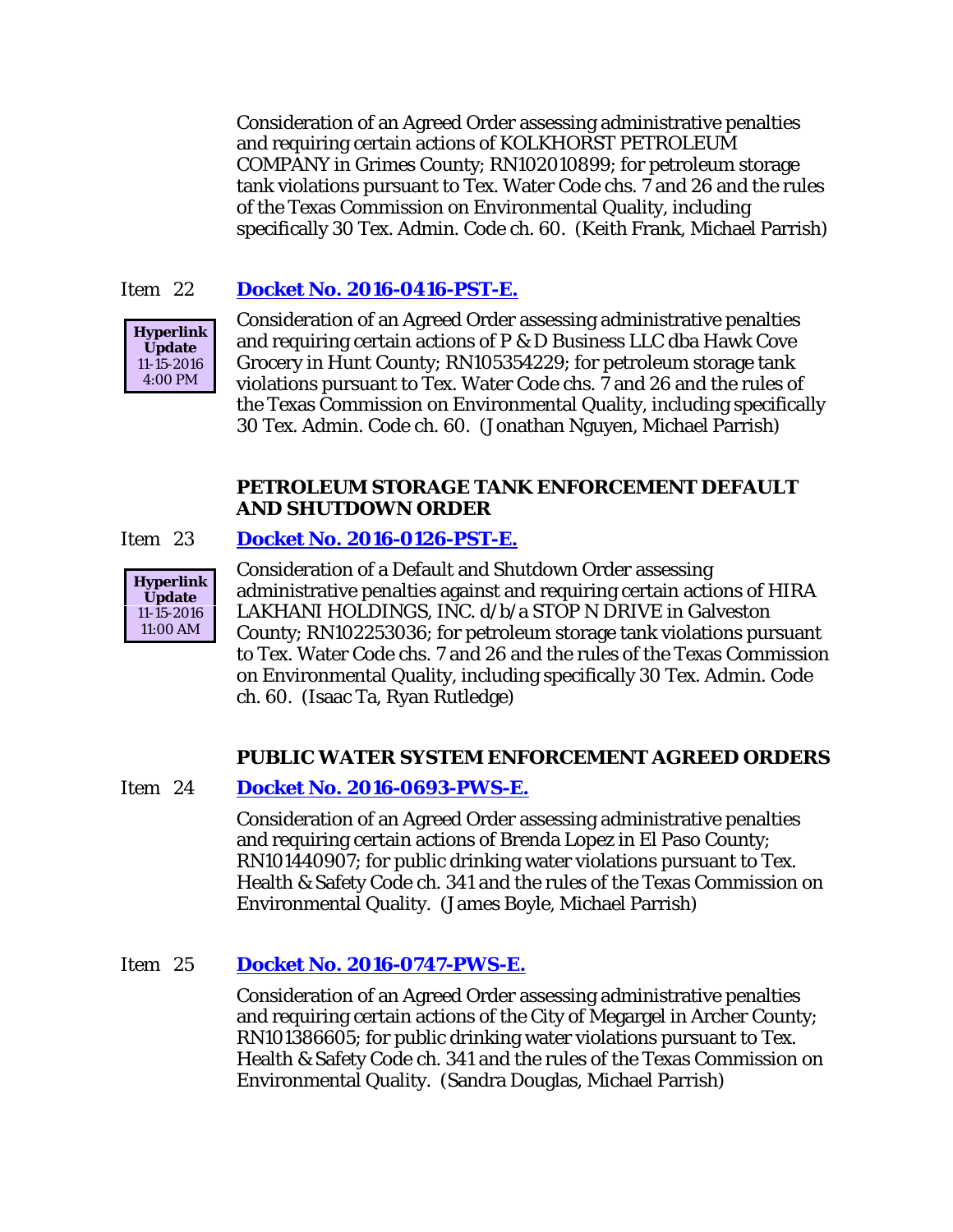#### Item 26 **[Docket No. 2016-0364-PWS-E.](http://www.tceq.texas.gov/assets/public/comm_exec/agendas/comm/backup/Agendas/2016/11-16-2016/0364PWS.pdf)**

Consideration of an Agreed Order assessing administrative penalties and requiring certain actions of Pendleton Harbor Water Supply Corporation in Sabine County; RN104097068; for public drinking water violations pursuant to Tex. Health & Safety Code ch. 341, Tex. Water Code ch. 5, and the rules of the Texas Commission on Environmental Quality. (Sarah Kim, Michael Parrish)

## Item 27 **[Docket No. 2016-0631-PWS-E.](http://www.tceq.texas.gov/assets/public/comm_exec/agendas/comm/backup/Agendas/2016/11-16-2016/0631PWS.pdf)**

Consideration of an Agreed Order assessing administrative penalties and requiring certain actions of ROAD RANGER, L.L.C. in Frio County; RN105187181; for public drinking water violations pursuant to Tex. Health & Safety Code ch. 341 and the rules of the Texas Commission on Environmental Quality. (Steven Hall, Michael Parrish)

## Item 28 **[Docket No. 2016-0825-PWS-E.](http://www.tceq.texas.gov/assets/public/comm_exec/agendas/comm/backup/Agendas/2016/11-16-2016/0825PWS.pdf)**

Consideration of an Agreed Order assessing administrative penalties and requiring certain actions of S.L.C. WATER SUPPLY CORPORATION in Limestone County; RN101265908; for public drinking water violations pursuant to Tex. Health & Safety Code ch. 341 and the rules of the Texas Commission on Environmental Quality. (Katy Montgomery, Michael Parrish)

#### Item 29 **[Docket No. 2016-0692-PWS-E.](http://www.tceq.texas.gov/assets/public/comm_exec/agendas/comm/backup/Agendas/2016/11-16-2016/0692PWS.pdf)**

Consideration of an Agreed Order assessing administrative penalties and requiring certain actions of WTR Real Estate Holdings, L.C. dba Heartland House in Lubbock County; RN107135956; for public drinking water violations pursuant to Tex. Health & Safety Code ch. 341 and the rules of the Texas Commission on Environmental Quality. (Yuliya Dunaway, Michael Parrish)

#### Item 30 **[Docket No. 2016-0085-PWS-E.](http://www.tceq.texas.gov/assets/public/comm_exec/agendas/comm/backup/Agendas/2016/11-16-2016/0085PWS.pdf)**

Consideration of an Agreed Order assessing administrative penalties against and requiring certain actions of City of Elsa in Hidalgo County; RN101219665; for public drinking water violations pursuant to Tex. Health & Safety Code ch. 341 and the rules of the Texas Commission on Environmental Quality. (Elizabeth Carroll Harkrider, Ryan Rutledge)

## **SLUDGE ENFORCEMENT AGREED ORDER**

Item 31 **[Docket No. 2016-0035-SLG-E.](http://www.tceq.texas.gov/assets/public/comm_exec/agendas/comm/backup/Agendas/2016/11-16-2016/0035SLG.pdf)**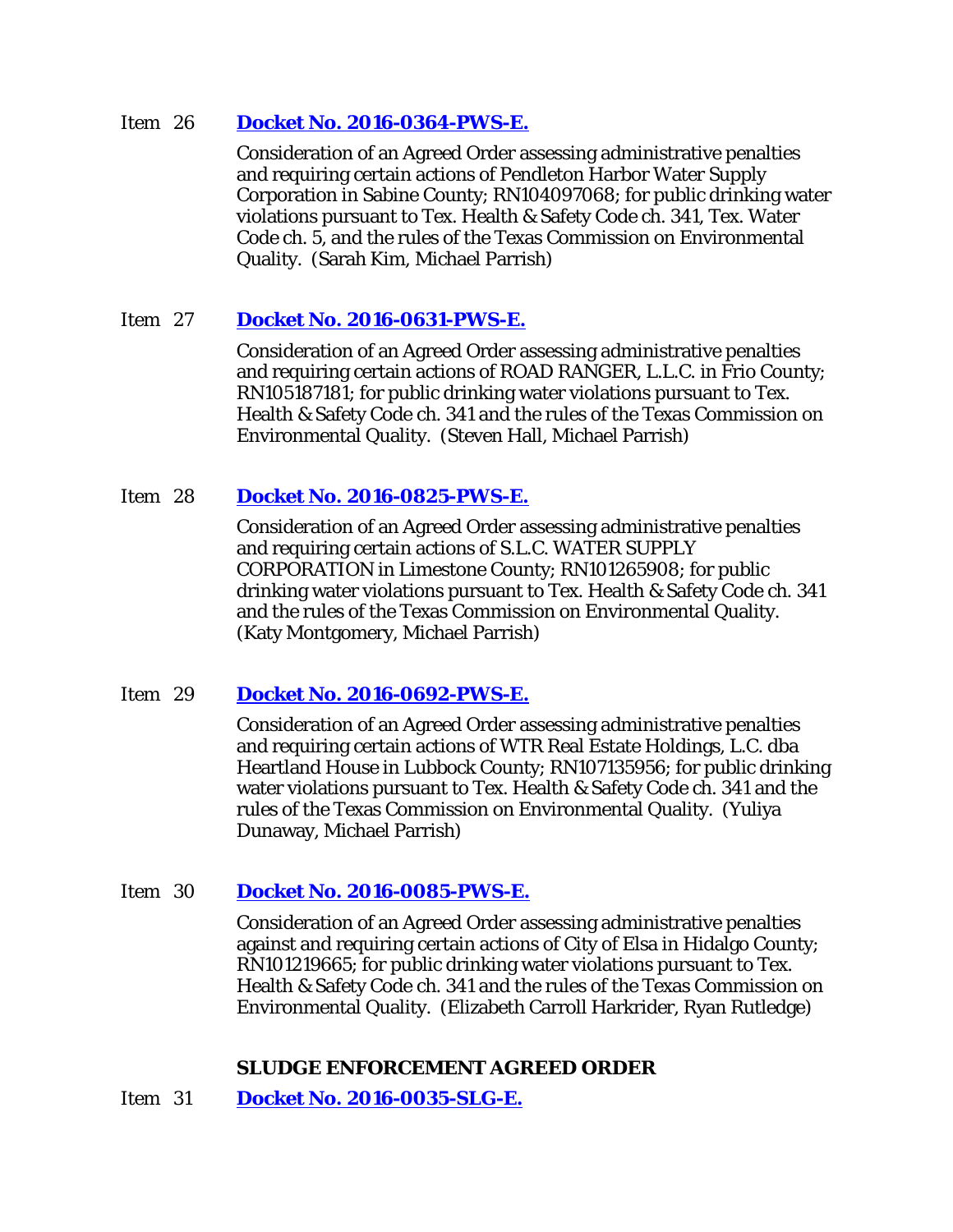Consideration of an Agreed Order assessing administrative penalties against and requiring certain actions of Juan G. Garza d/b/a Platinum Plumbing in Nueces County; RN107159139; for municipal solid waste violations pursuant to Tex. Water Code ch. 7 and 26, Tex. Health & Safety Code ch. 361, and the rules of the Texas Commission on Environmental Quality, including specifically 30 Tex. Admin. Code ch. 60. (Elizabeth Carroll Harkrider, Ryan Rutledge)

#### **WATER QUALITY ENFORCEMENT AGREED ORDER**

#### Item 32 **[Docket No. 2014-1357-WQ-E.](http://www.tceq.texas.gov/assets/public/comm_exec/agendas/comm/backup/Agendas/2016/11-16-2016/1357WQ.pdf)**

Consideration of an Agreed Order assessing administrative penalties and requiring certain actions of TCI Lonestar Inc and ALMO INVESTMENT II, LTD. dba TEXAS BEST SMOKEHOUSE III in Smith County; RN105578959; for water quality violations pursuant to Tex. Water Code chs. 7 and 26 and the rules of the Texas Commission on Environmental Quality, including specifically 30 Tex. Admin. Code ch. 60. (Ross Luedtke, Michael Parrish)

#### **MONTHLY ENFORCEMENT REPORT**

#### Item 33 **[Docket No. 2016-1756-MIS.](http://www.tceq.texas.gov/assets/public/comm_exec/agendas/comm/backup/Agendas/2016/11-16-2016/1756MIS.pdf)**

Consideration of the Texas Commission on Environmental Quality Monthly Enforcement Report, submitted for discussion in accordance with Texas Water Code § 7.003. (Bryan Sinclair, Melissa Cordell)

#### **RULE MATTERS**

#### Item 34 **[Docket No. 2015-0935-RUL.](http://www.tceq.texas.gov/assets/public/comm_exec/agendas/comm/backup/Agendas/2016/11-16-2016/0935RUL.pdf)**

Consideration of adoption of new Section 11.202 of 30 Texas Administrative Code Chapter 11, Contracts, Subchapter E, Contract Monitoring Roles and Responsibilities. The adopted rulemaking would implement Senate Bill 20, 84th Texas Legislature, 2015, Regular Session, that added Texas Government Code, Section 2261.253(c), which requires state agencies to establish by rule a procedure to identify each contract that requires enhanced contract or performance monitoring, and submit information to the agencies' governing bodies. Accordingly, the commission is adopting this rulemaking to add a new section regarding contracts. The proposed rule was published in the August 19, 2016, issue of the *Texas Register* (41 TexReg 6158). (LaTresa Stroud, Elizabeth West) (Rule Project No. 2015-030-011-AD)

Item 35 **[Docket No. 2016-0578-RUL.](http://www.tceq.texas.gov/assets/public/comm_exec/agendas/comm/backup/Agendas/2016/11-16-2016/0578RUL.pdf)**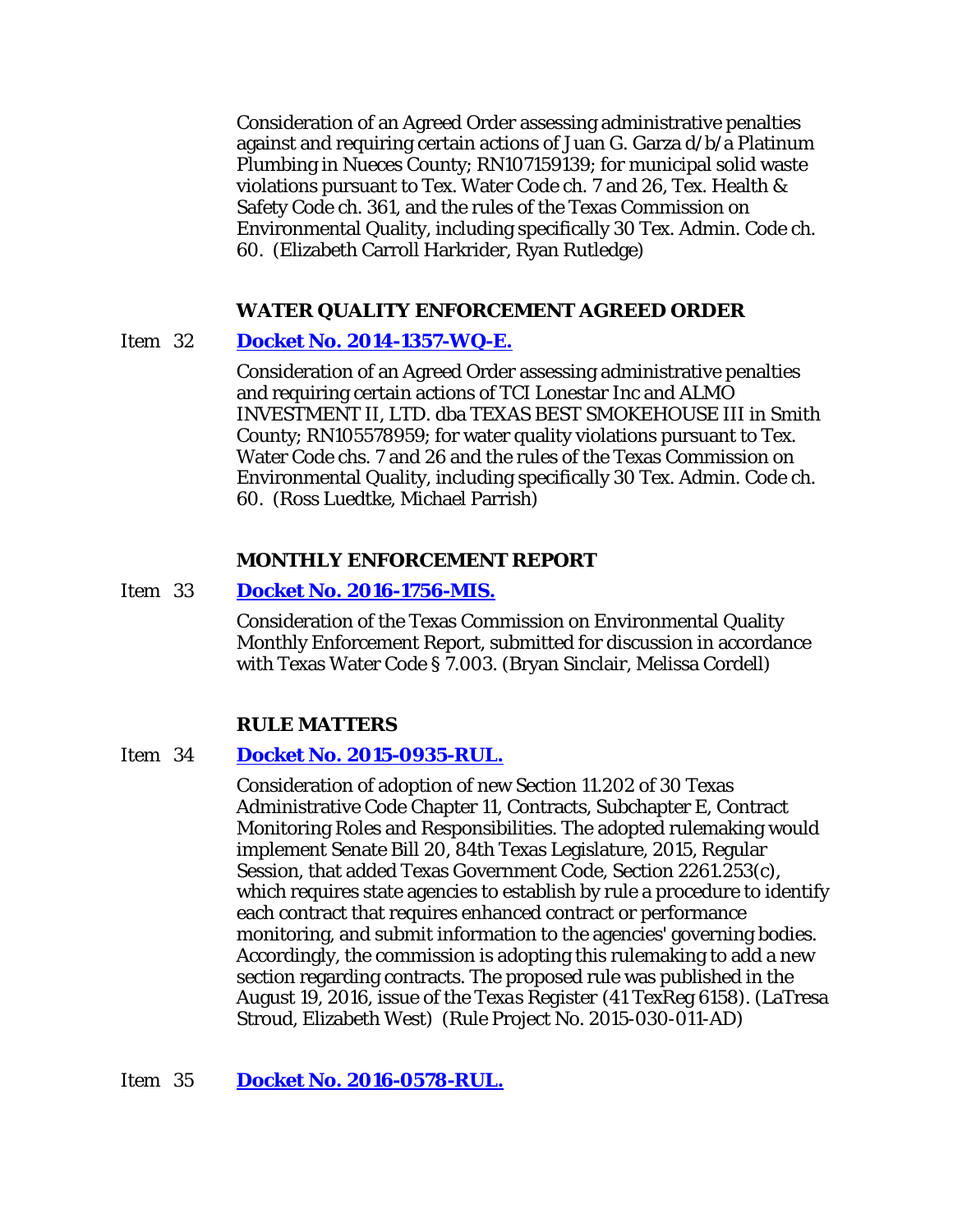Consideration of adoption of amended Sections 336.2, 336.315, 336.357, 336.1105, and 336.1113 of 30 Texas Administrative Code Chapter 336, Radioactive Substance Rules. The adopted rulemaking would modify definitions in Sections 336.2 and 336.1105; modify the rules regarding general requirements for surveys and monitoring in Section 336.315; modify the rules regarding physical protection of category 1 and 2 quantities of radioactive materials in Section 336.357 to update a cross-reference, update contact information, and add a rule requiring protection of information against unauthorized disclosure; and modify Section 336.1113 to add a condition for when the licensee must notify the Texas Commission on Environmental Quality. The proposed rules were published in the August 19, 2016, issue of the *Texas Register* (41 TexReg 6160) (Charles Maguire, Amie Robinson) (Rule Project No. 2016-035-336-WS)

#### **EXECUTIVE MEETING**

#### Item 36 **Docket No. 2016-0001-EXE.**

The Commission will conduct a closed meeting to deliberate the appointment, employment, evaluation, reassignment, duties, discipline, or dismissal of the Commission's Executive Director and General Counsel, as permitted by Section 551.074 of the Texas Open Meetings Act, Chapter 551 of the Government Code. The Commission may also meet in open meeting to take action on this matter as required by Section 551.102 of the Texas Open Meetings Act, Chapter 551 of the Government Code.

#### Item 37 **Docket No. 2016-0002-EXE.**

The Commission will conduct a closed meeting to receive legal advice and will discuss pending or contemplated litigation, settlement offers, and/or the appointment, employment, evaluation, reassignment, duties, discipline or dismissal of specific Commission employees, as permitted by Sections 551.071 and 551.074, the Open Meetings Act, codified as Chapter 551 of the Government Code. The Commission may also meet in open meeting to take action on legal or personnel matters considered in the closed meeting as required by Section 551.102 of the Texas Open Meetings Act, Chapter 551 of the Government Code.

#### Item 38 **Docket No. 2016-0003-EXE.**

The Commission will conduct a closed meeting to discuss their duties, roles, and responsibilities as Commissioners of the TCEQ pursuant to Section 551.074 of the Open Meetings Act, Codified as Chapter 551 of the Government Code. The Commission may also meet in open meeting